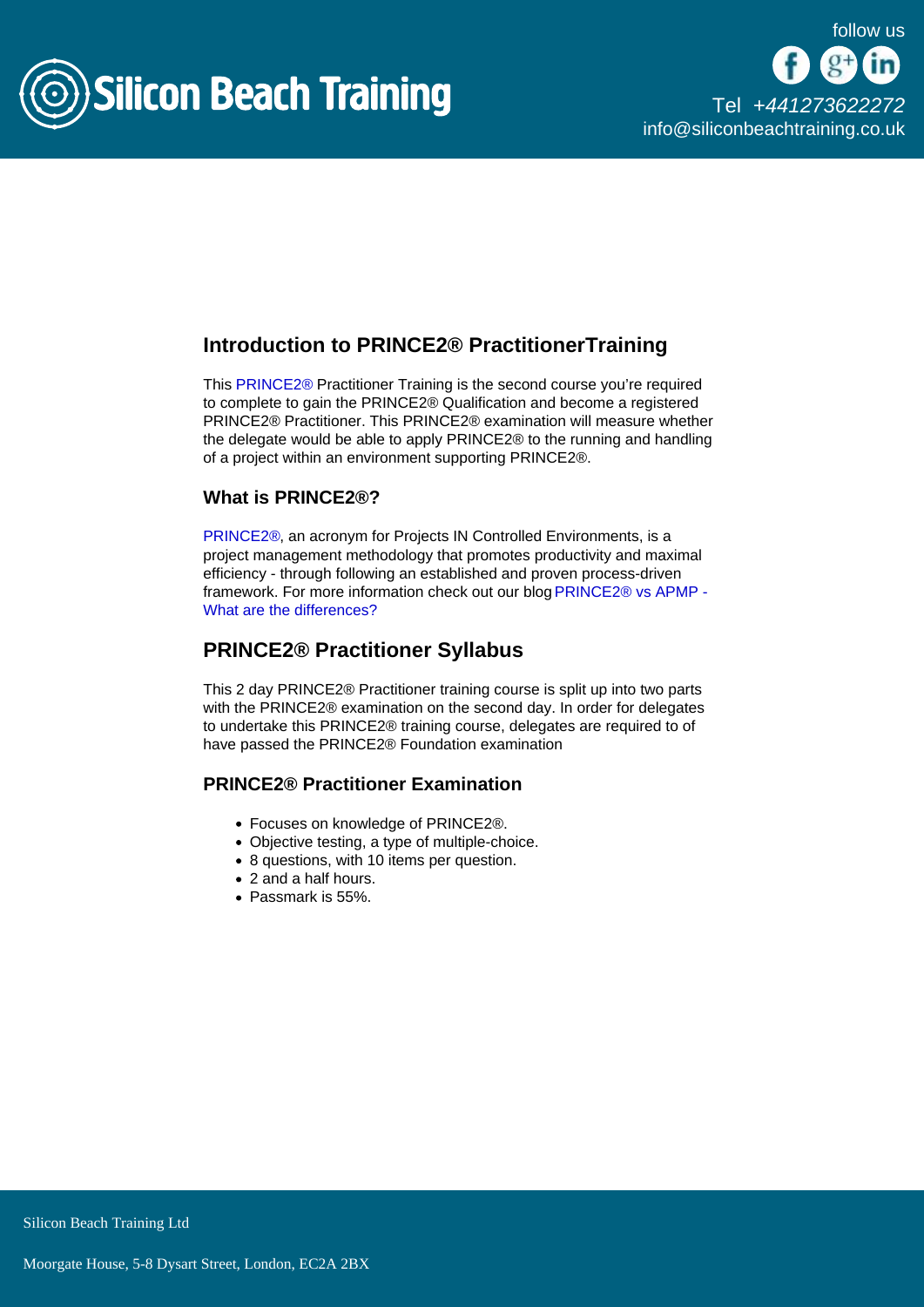

After completing 1 day of classroom training and successfully passing your PRINCE2® Foundation Exam, the second day of this course is a flexible exam preparation day to complete at your convenience in order to prepare you to take and pass your PRINCE2® Practitioner exam online.

We provide comprehensive support during the exam process to make the experience as simple as possible. This exam can be taken at a suitable time, subject to availability; online, anywhere.

Benefits of online exams include:

- Proven higher pass rates
- Quicker Results
- Save Travel Costs
- Flexibility
- Convenient
- Take your exam at your home, office, or work when you are ready

Exam Preparation Workbook

Our exam preparation workbook ensures and validates that you have the knowledge and confidence to pass your exam.

The exam preparation workbook comprises of mock questions, applicable scenario based projects, and is known to further elevate pass masks. Please note that this exam preparation workbook and instructions of how to book your exam, can be found in your Joining Instructions, received upon enrolment. Completion of the workbook prior to taking the exam, is highly recommended to maximise your chances of passing.

## Course Objectives

After attending this PRINCE2® Practitioner conversion training course, delegates will be:

- Fully qualified PRINCE2® Practitioners (subject to passing the exam)
- Able to fully comprehend the processes and methodology of PRINCE2®
- Able to implement PRINCE2® within their own organisation.

Silicon Beach Training Ltd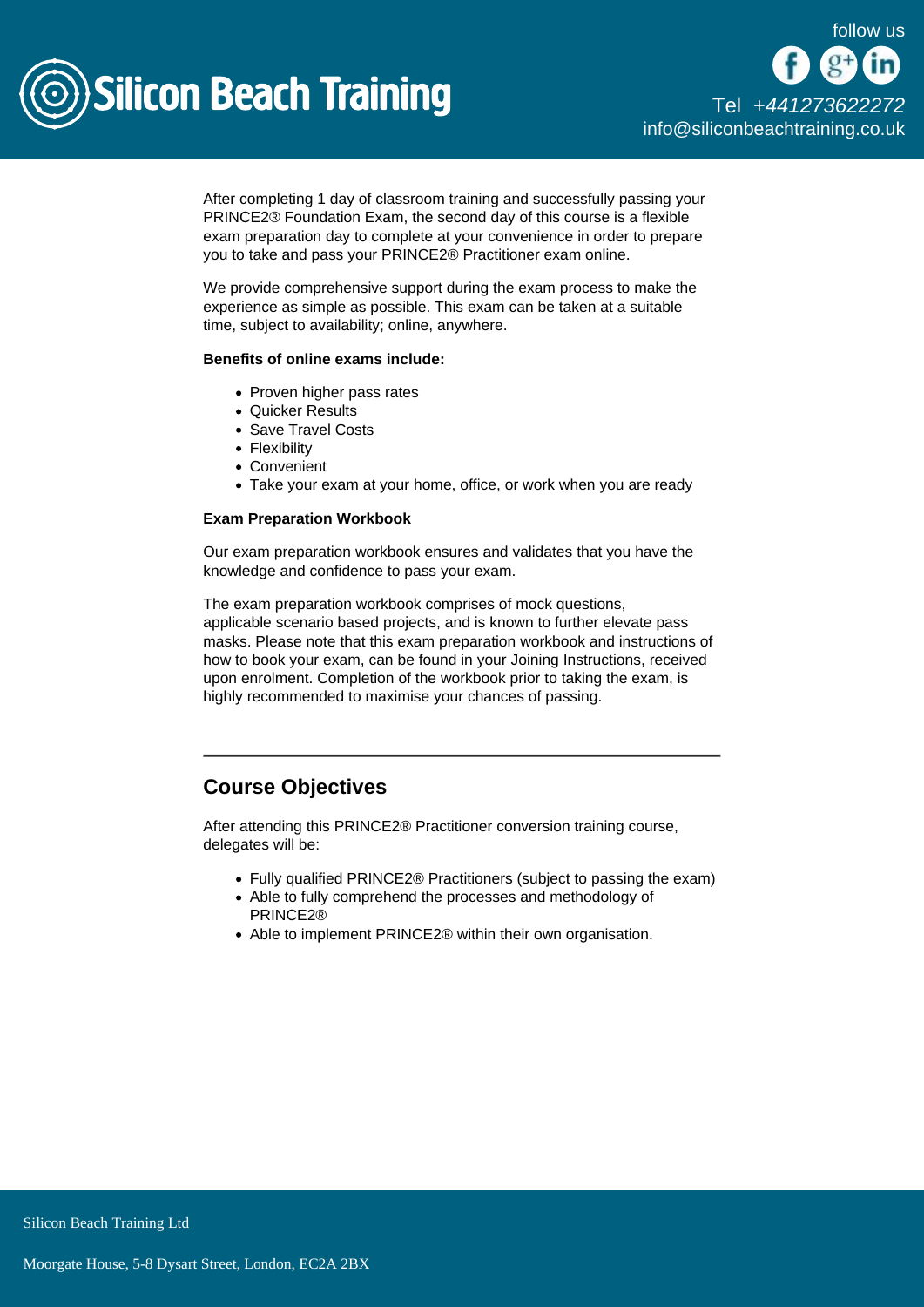

## PRINCE2® Practitioner Exam guidelines

- Time Management
- Types of questions
- Using the answer booklet

### The PRINCE2® manual

- Marking up
- Highlighting
- $\bullet$  Sample questions finding the answers

### Sample PRINCE2® Exam Papers

Topics to be covered:

- Business Case theme
- Organization theme
- Quality theme Risk
- Plans theme
- Risk theme
- Change theme
- Progress theme
- Starting up a Project and Initiating a Project Processes
- Directing a Project, Managing a Stage Boundary and Closing a Project Processes
- Controlling a Stage and Managing Product Delivery Processes

\*After completing 1 day of classroom training and successfully passing your PRINCE2® Foundation Exam, the second day of this course is a flexible exam preparation day to complete at your convenience in order to prepare you to take and pass your PRINCE2® Practitioner exam online.

We provide comprehensive support during the exam process to make the experience as simple as possible. This exam can be taken at a suitable time, subject to availability; online, anywhere.

Benefits of online exams include:

- Proven higher pass rates
- Quicker Results
- Save Travel Costs
- Flexibility